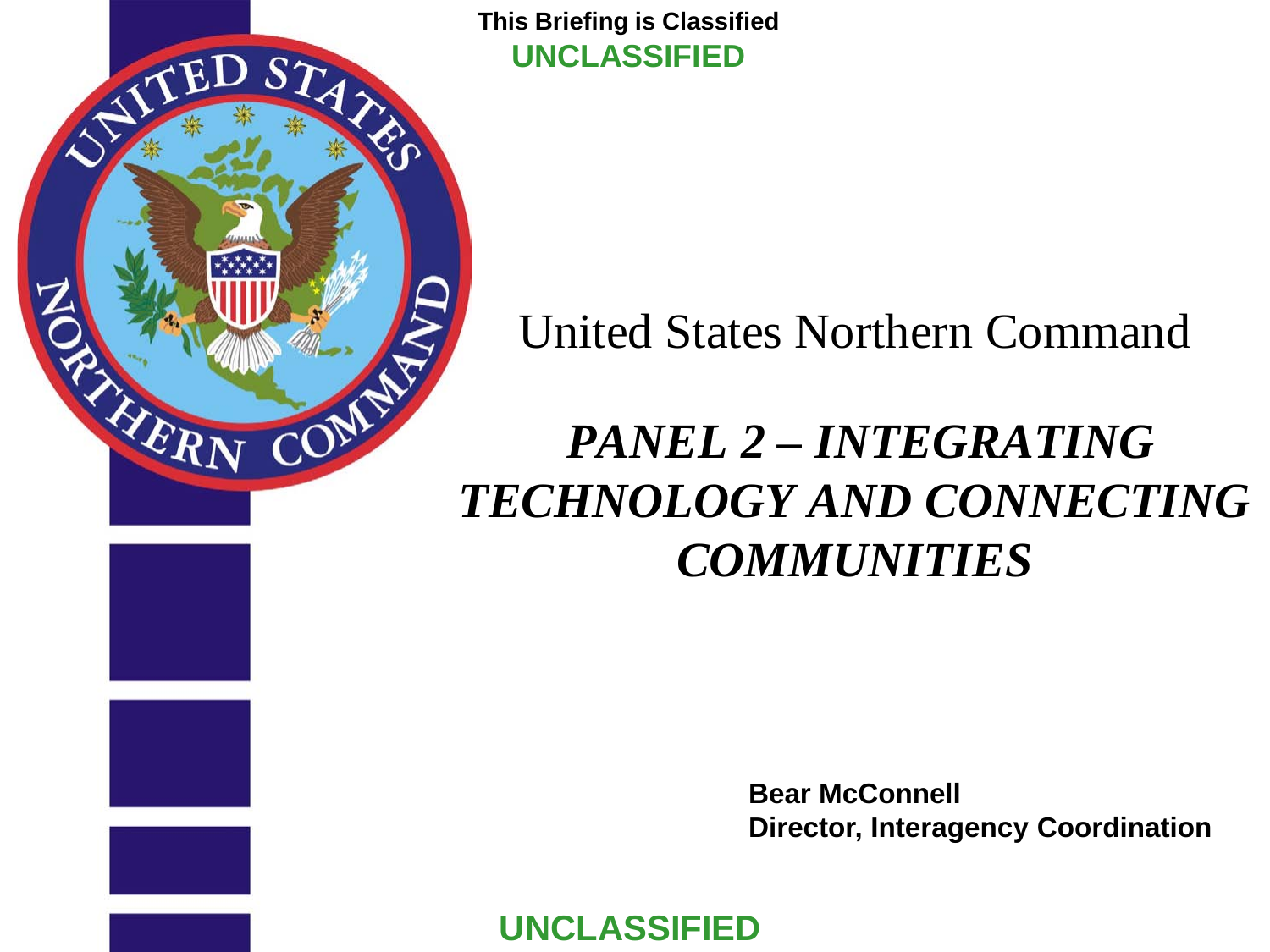

# **UNCLASSIFIED** *Who we are….what we do*

- **North American Aerospace Defense Command (NORAD)**
- **United States Northern Command (USNORTHCOM)**

## **NORAD (bi-command) USNORTHCOM**

- 
- **- Aerospace Control - Civil Support**
- **- Maritime Warning**

- **- Aerospace Warning | | | Homeland Defense** 
	-

### **UNCLASSIFIED**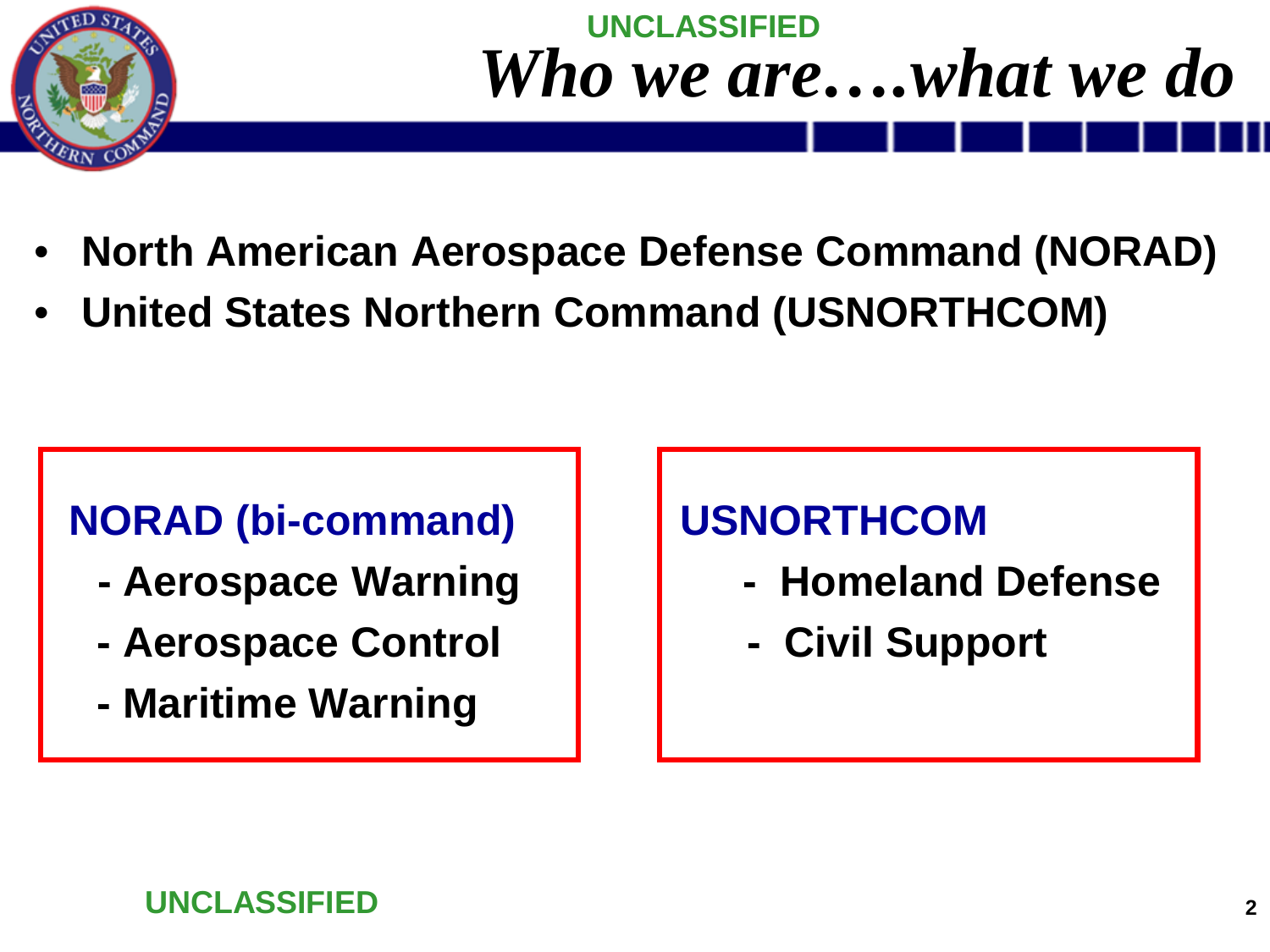

**UNCLASSIFIED**

*NORTHCOM MISSION STATEMENT*

# **USNORTHCOM anticipates and conducts Homeland Defense and Civil Support operations within the assigned area of responsibility to defend, protect, and secure the United States and its interests**

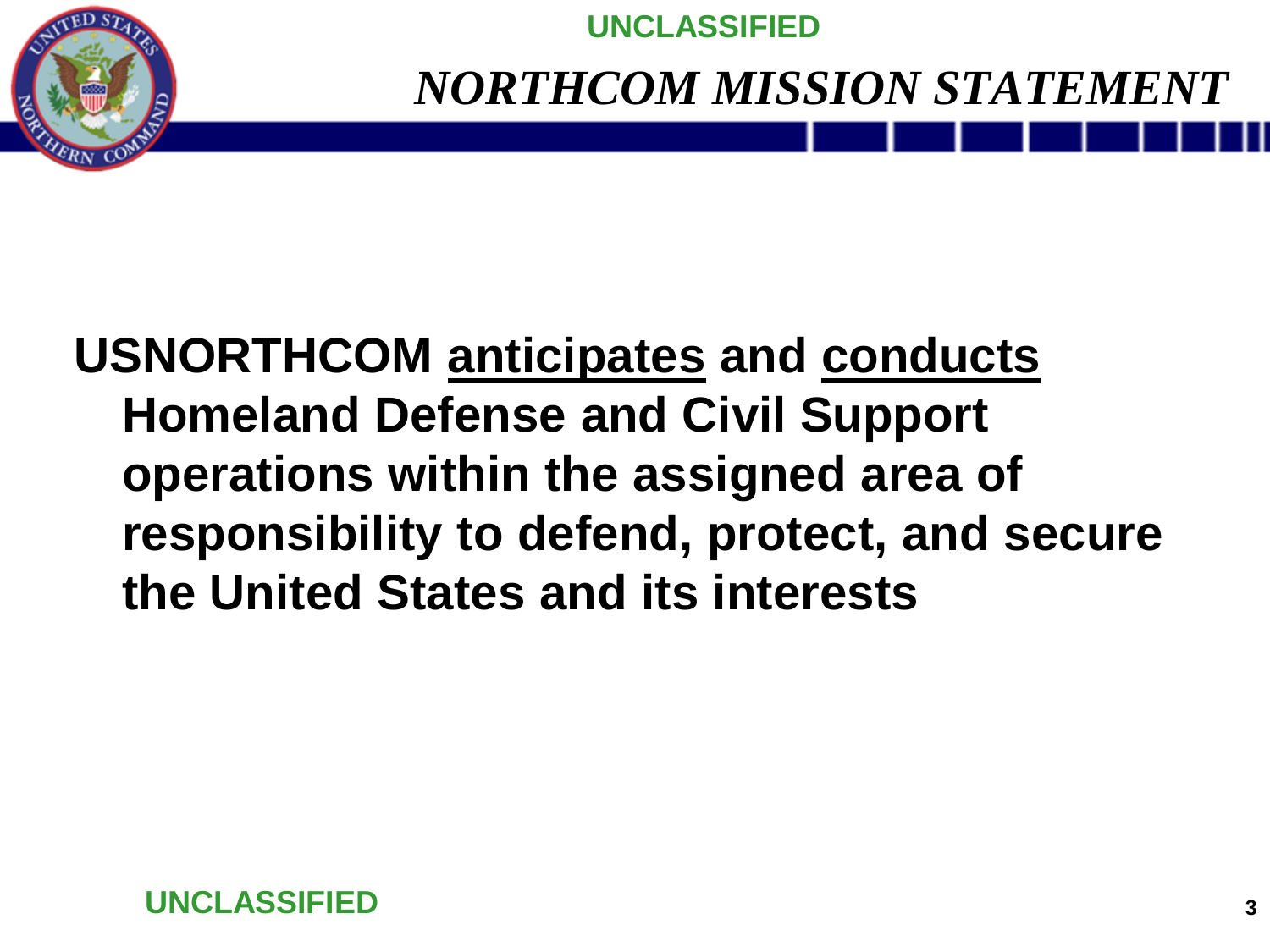

# **UNCLASSIFIED** *Operational Challenges*

• **Ongoing existence, use, and construction of cross-border tunnels represent persistent and growing threats to the homeland.** 

• **Asymmetric enemies demonstrate everevolving abilities to construct tunnels to gain access and transport illegal drugs, people, and, potentially, weapons of mass destruction into the continental United States.**





- **110 cross-border tunnels found since 1990**
- **24 discoveries by LEAs in CY 2008**

• **Increase in tunnel construction is likely a result of increased CBP presence and effectiveness against traditional mobility corridors into the homeland.**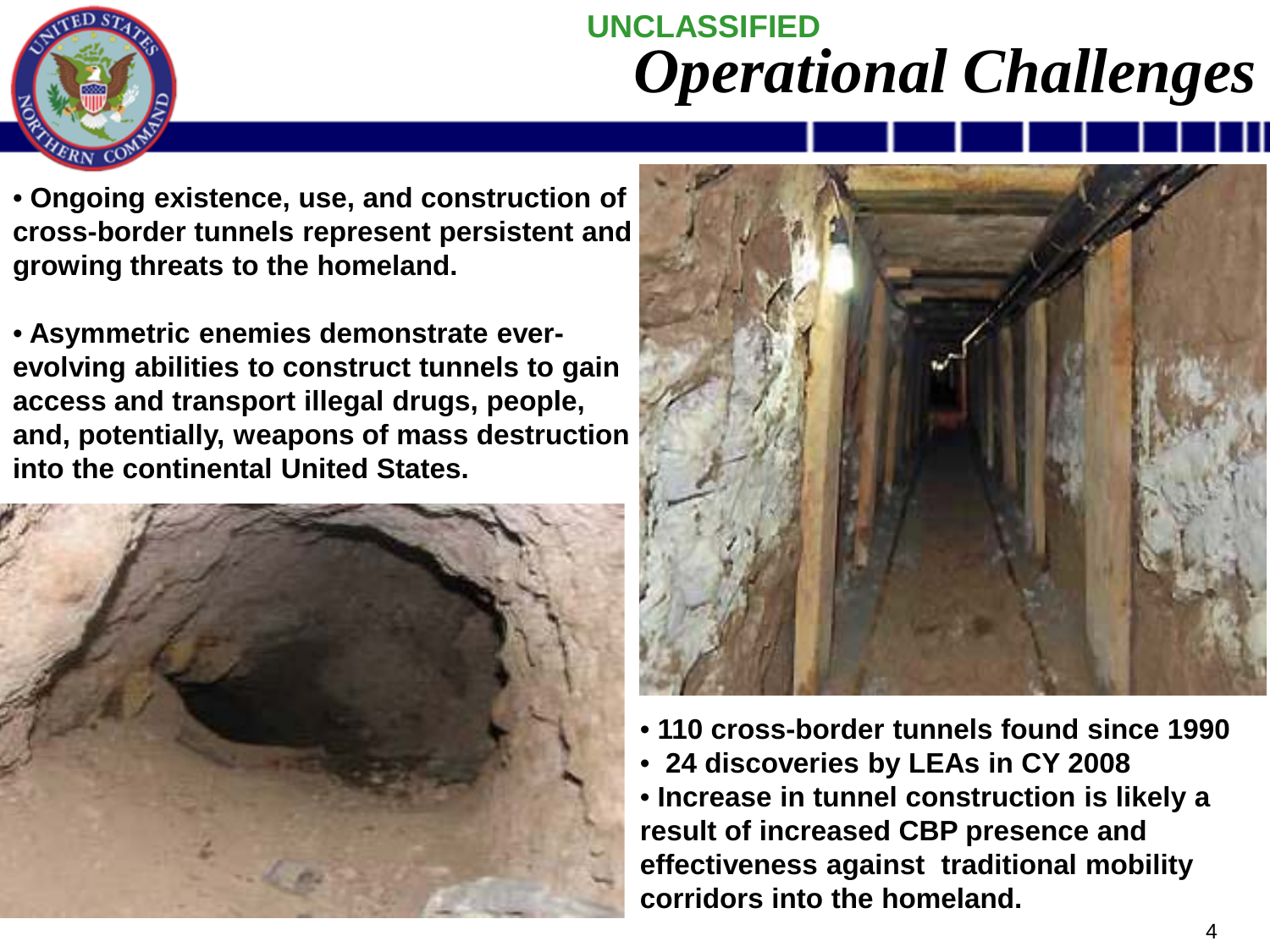### **UNCLASSIFIED**

# *Counter-Tunnel Operations*

- **N-NC seeks to solidify strategic, operational and tactical level partnerships with the Department of Homeland Security and other agencies.**
- **Many HLD/HLS vulnerabilities require interagency interaction, collaboration, shared energy and resources.**
- **UNCLASSIFIED** • **The U.S./Mexico tunnel problem presents an opportunity to create an exemplary working model of interaction between N-NC, DoD, DHS, and DOJ with eventual expansion internationally to Mexican and Canadian authorities**

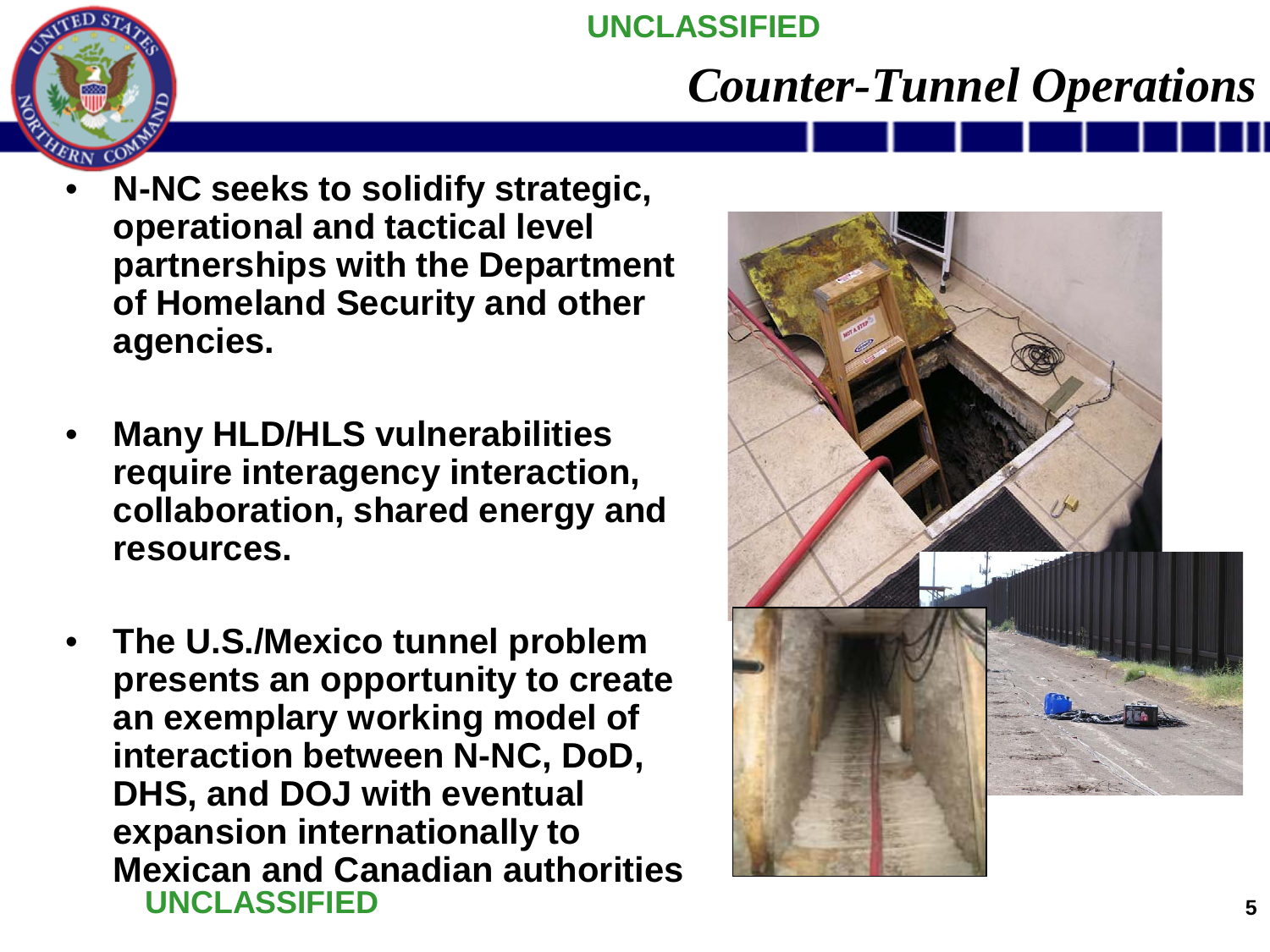

#### **UNCLASSIFIED**

# *Tunnel Detection Stakeholders*

| <b>LAW</b><br><b>ENFORCEMENT</b>                                                                                          | <b>MILITARY</b>                                                                                                                                                            | <b>INDUSTRY</b><br><b>&amp; ACADEMIA</b>                                                                                                                                   | <b>OTHER</b>                                                                    |
|---------------------------------------------------------------------------------------------------------------------------|----------------------------------------------------------------------------------------------------------------------------------------------------------------------------|----------------------------------------------------------------------------------------------------------------------------------------------------------------------------|---------------------------------------------------------------------------------|
| <b>• BORDER PATROL</b><br>$\cdot$ CBP<br>$\cdot$ ICE<br>• DEA<br>$\bullet$ ATF<br>• US ATTY OFFICE<br><b>• STATE LEAS</b> | • OSD /AS&C<br>• US NORTHCOM<br>• JTF-NORTH<br><b>US CENTCOM</b><br><b>USFK</b><br>$\bullet$<br><b>USACE-ERDC</b><br><b>OSD/JGRE</b><br><b>NUWC</b><br>$\bullet$<br>• TSWG | $\cdot$ FLIR<br>• Lockheed Martin<br>• Stolar Research Corp<br><b>BBN Technologies</b><br>$\bullet$<br>$•$ AT&T<br>• Foster Miller<br>• QinetiQ<br>• Georgia Tech<br>• SMU | $\bullet$ DHS $-$ S&T<br>$\cdot$ DIA<br>· USGS<br>• CBP LABS<br>• NATIONAL LABS |
|                                                                                                                           |                                                                                                                                                                            | • CSM<br>· KGS                                                                                                                                                             |                                                                                 |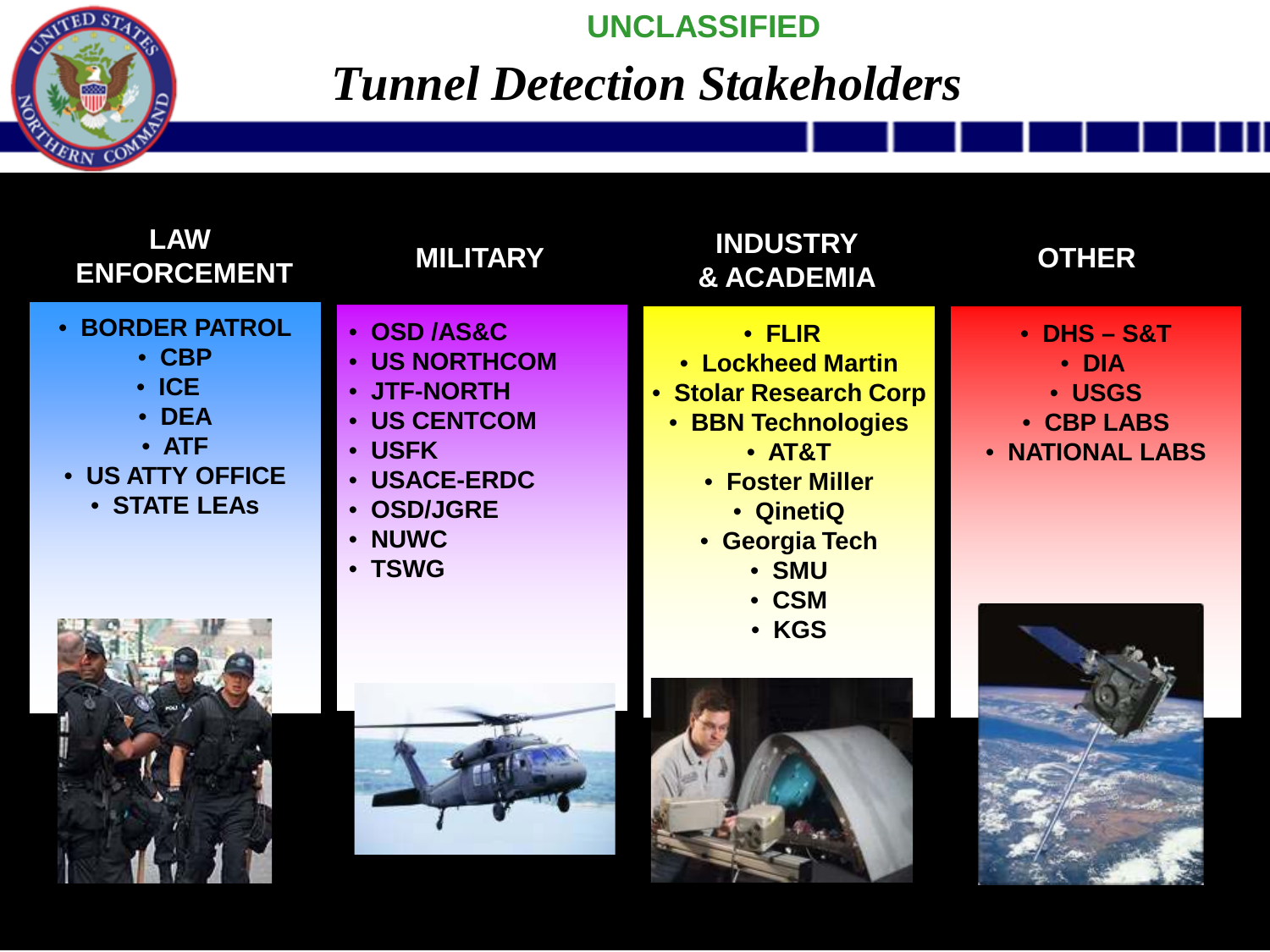

# *N-NC Long-Term Strategy*

- **Advocate for cooperative technologies effort**
- **Leverage intersection of military and HLS capability need**
- **Identify test platform location to validate technologies (a dedicated site)**
- **Advocate for long-term preventative solutions.**
- **Synthesis of interagency requirements, capabilities and technology development**
- **Wed technology efforts with increased training, intelligence gathering and synthesis capabilities**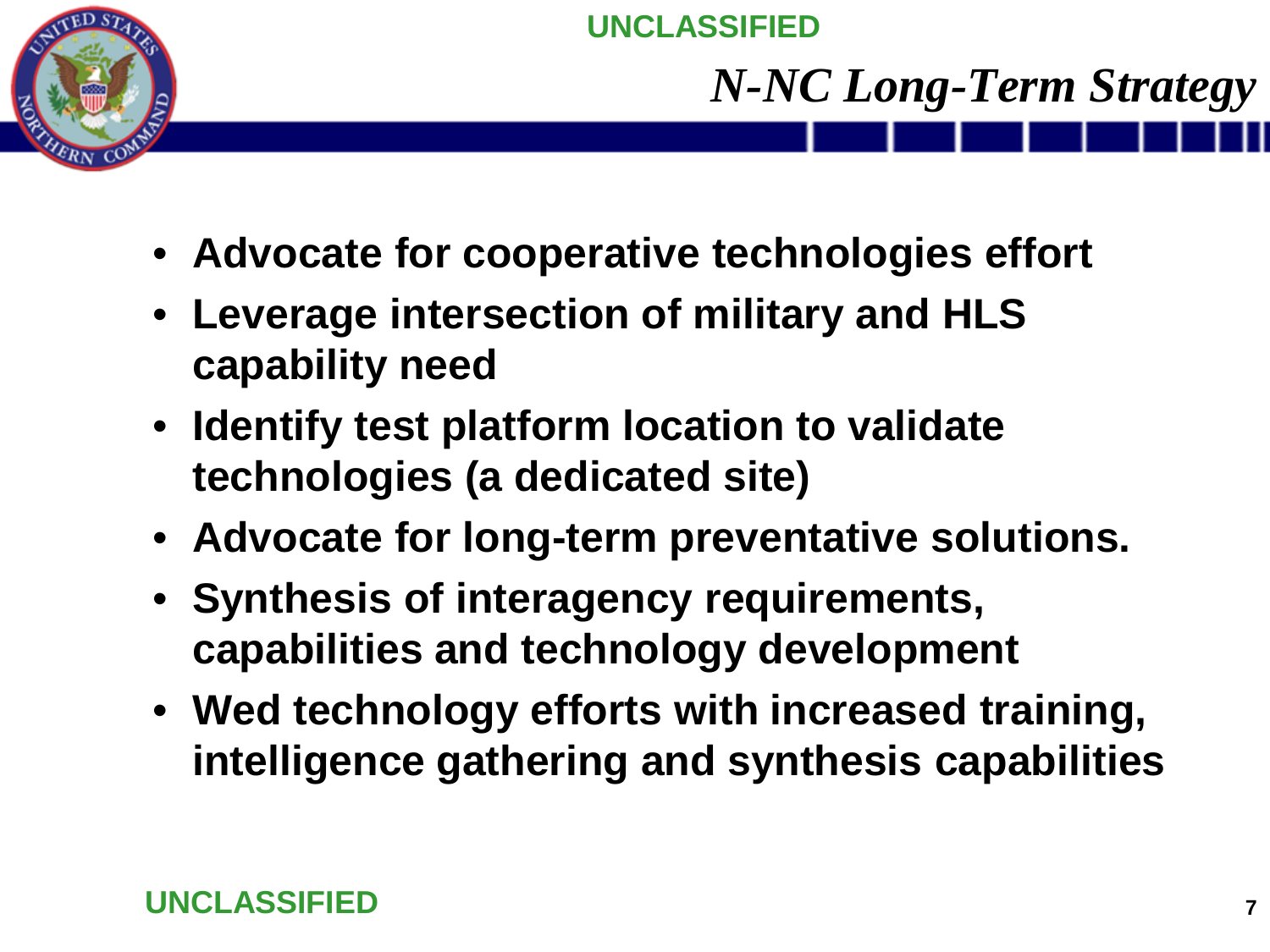

# *Tunnel Detection in National Strategy*

**UNCLASSIFIED**

**NATIONAL SOUTHWEST BORDER COUNTERNARCOTICS STRATEGY** 



#### **Report Excerpt**

**"…this strategy supports the collective interagency effort to end the construction and use of tunnels and subterranean passageways for the purpose of smuggling illegal drugs into the United States. …terrorists have the potential to use …tunnels -- to move illegal contraband, personnel, and money across borders, it is essential that tunnels be viewed as a unique and growing threat to the homeland."** 

**"The interagency will continue to synchronize its collective efforts to:**

**1) conduct research and development, which leads to better tunnel detection capabilities;** 

**2) improve the collection and sharing of tunnel related information and intelligence, both within the U.S. interagency community and between U.S. authorities and their Mexican counterparts; and** 

**3) establish and execute joint initiatives with Mexico directed at ending the construction and use of tunnels under the Southwest border.** 

#### **UNCLASSIFIED**